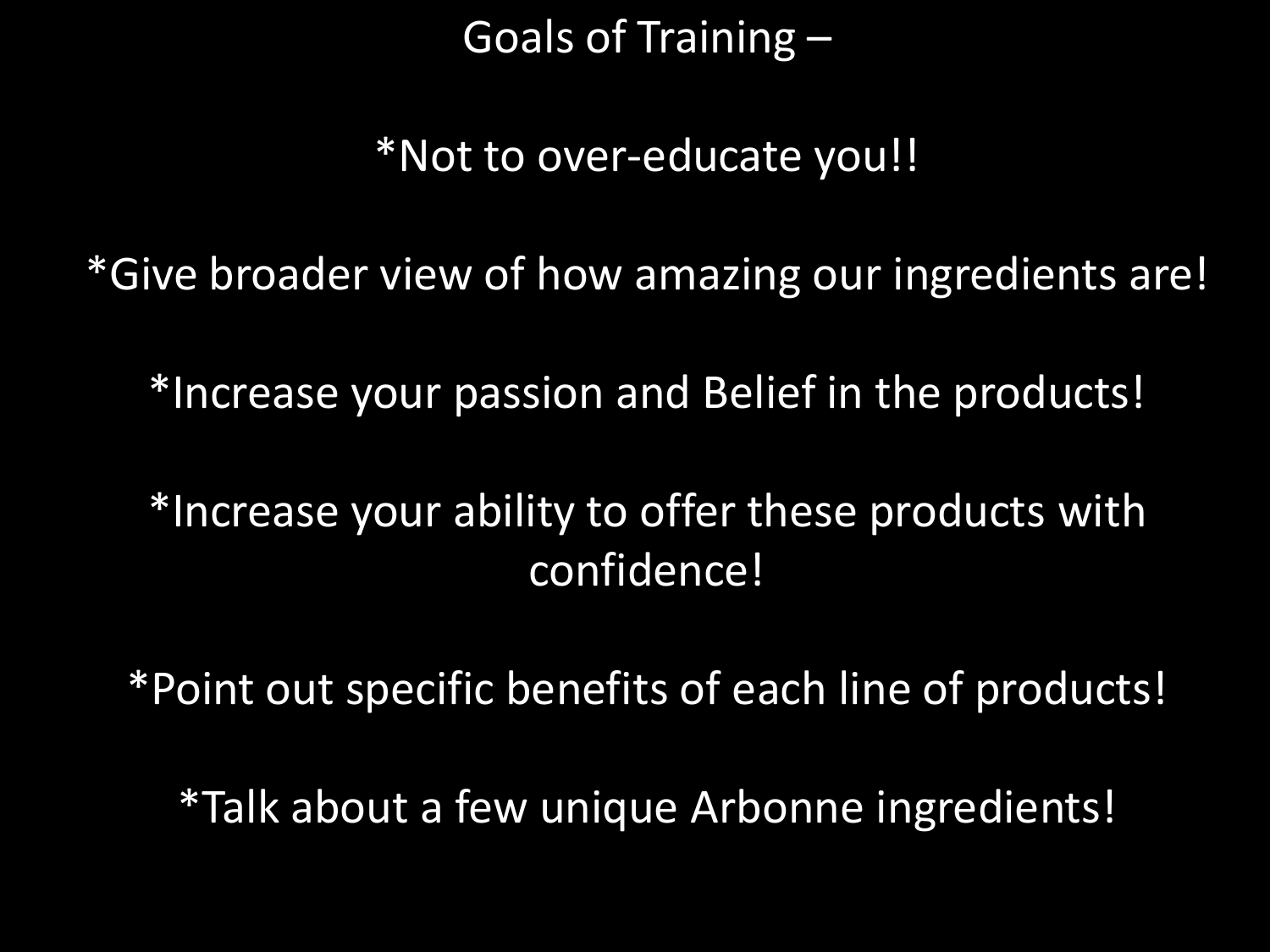**RE9 Anti-Aging - What's the Benefit?** 

\* Maximum repair of damaged skin \*Maximum protection from damage \*REAL pH balanced moisturization \*Improved appearance \*Increased collagen \*Increased cell turnover \*Self regulates to your skin type

#### Arbonne Advantage Ingredients:

\*Re9 Advanced Elements Algae Extract **Stabilized Vit. C Vitaspheres** Copper Alpha & Beta Hydroxy Acids Peptides \*Sea Buckthorn Oil \*Marine Lavender \*Hyaluronic Acid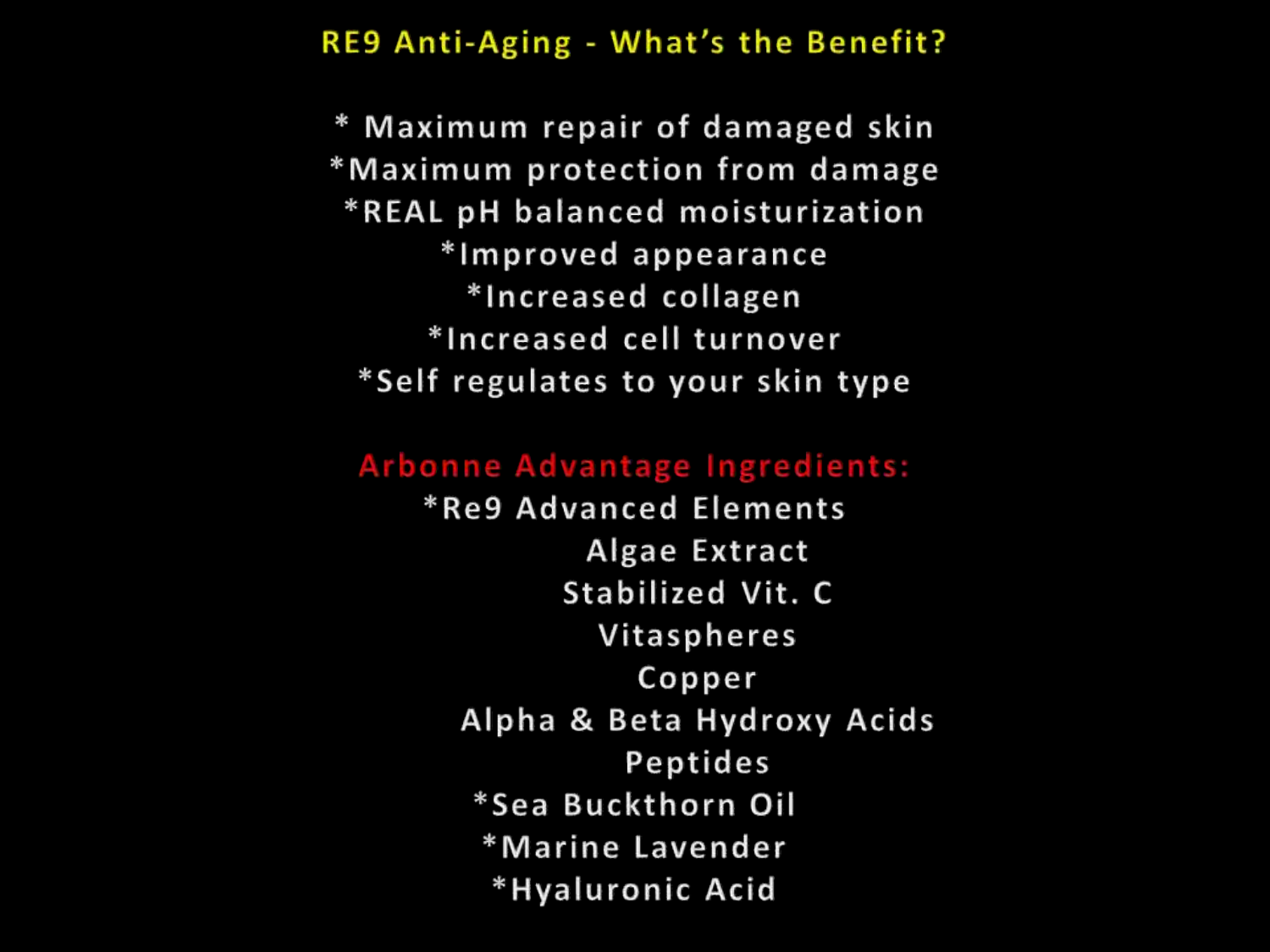Re9 Anti-Aging - What are the Benefits?

\*Repairs damaged skin \*Increases collagen production \*Damage control for the whole body \*Re9 Advanced anti-aging elements \*Promotes firmer skin

### Arbonne Advantage Ingredients:

\*Alpha lipoic acid- diminishes fine lines, boosts Vitamin C levels

\*Quercetin – Increases Collagen; decreases cancer risks

\*Algae Extract/ Microalgae Extract-

\*Oat Kernal Extract – soothes and smoohes skin; acts on top layers for Immediate tightening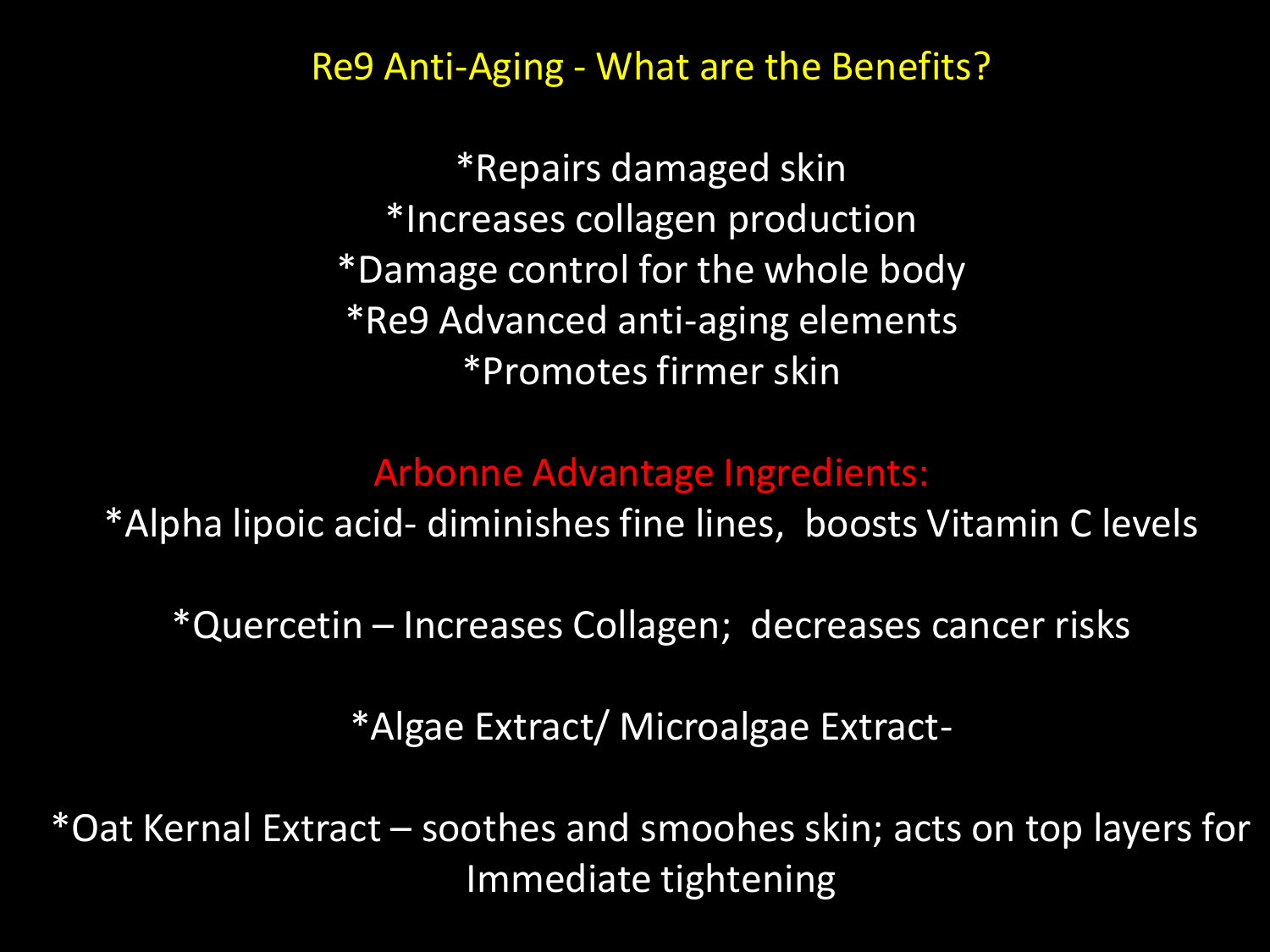Men's Re9 Anti Aging - What's the Benefit? \*For Men with Sensitive Skin \*For Men who struggle with Razor Burn \*For Men who struggle with infected hairs \*For Men who want to protect and repair

### Arbonne Advantage Ingredients:

\*Ingredients from the sea Algae Extract Sea Buckthorn Sea Mayweed Sea Starwort

\*Red Seaweed – Protecting film against razor burn; draws out toxins

\*All 9 Re9 Advantage ingredients

\*Kudzu – Improves skin firmness & tone \*Moisturizer with SPF 20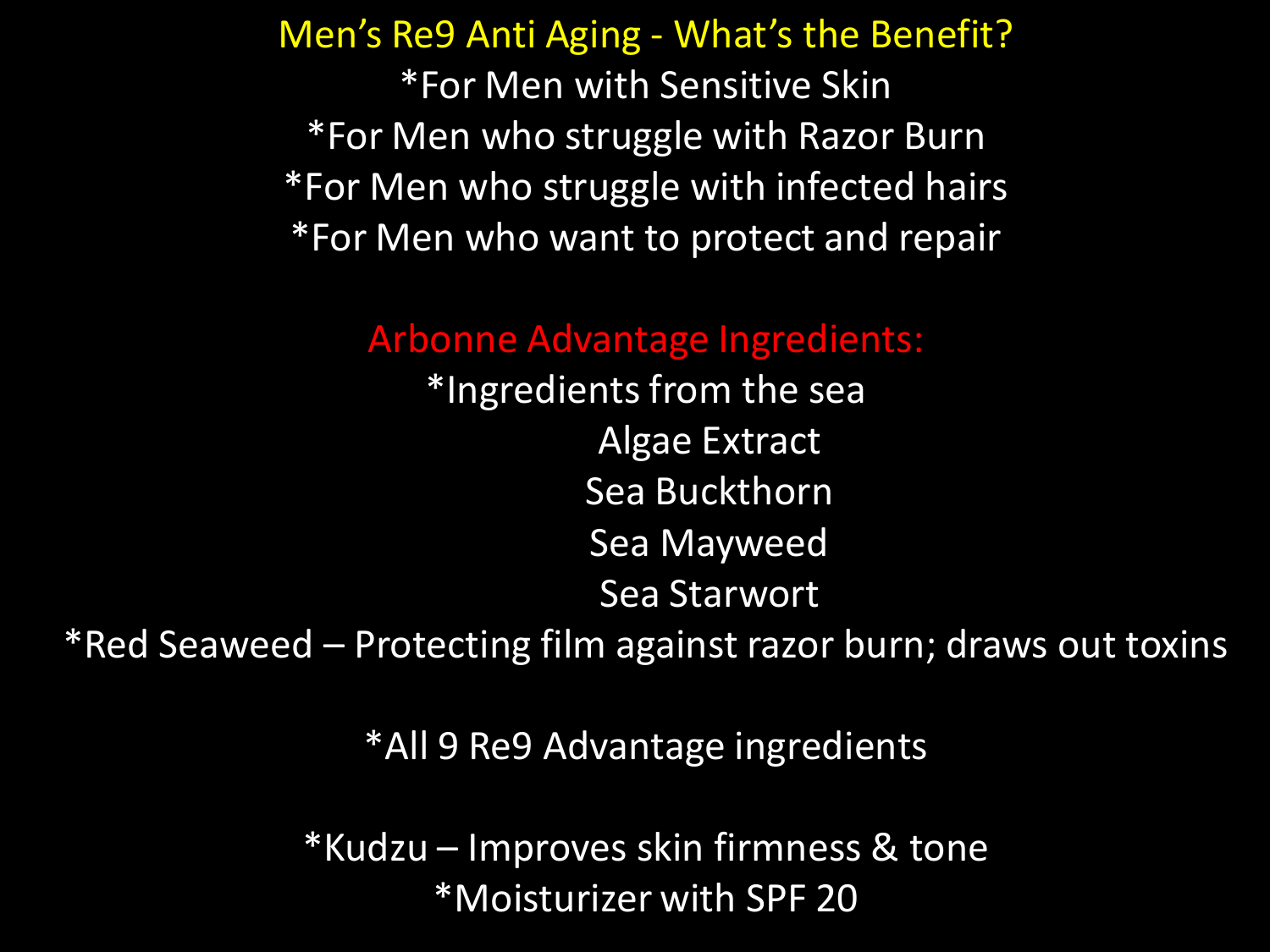Revelage - What's the Benefit? \*Repairs sun and age damage \*Reduces age spots \*Reduces freckles \*Reduces uneven pigmentation \*PREVENTS AGE SPOTS AND FRECKLES \*Promotes even-toned appearance \*Gives skin clarity and brightness

### Arbonne Advantage Ingredients:

\*SymWhite – trademark brightener

\*Retinyl Palmitate- most absorbed form of Retinol (Vit. A)

\*Acetyl glucosamine/Hyaluronic acid - moisturizer + incr. collagen

\*Ferula foetida extract – natural "spot remover" – penetrates & works fast!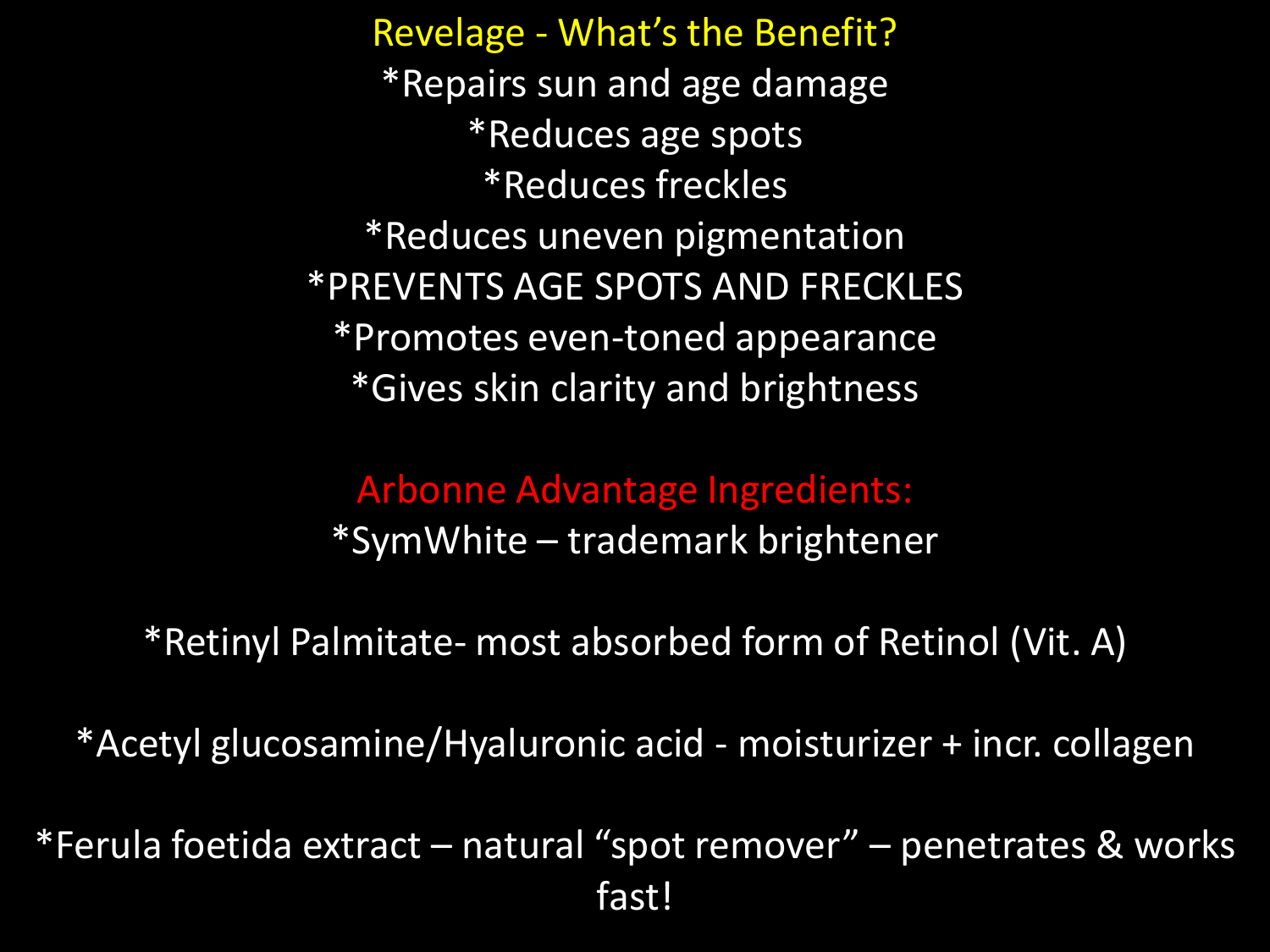FC 5 Face Body Hair - What's the Benefit? \*First –of-its-kind technology \*Cell phytonutrients encapsulated until applied to the skin. \*Provides completely FRESH: Hydration/Moisturization Cleansing Exfoliation \*Provides UVA and UVB protection \*High in antioxidants to repair skin \*Maintains youthful skin

Arbonne Advantage Ingredients:

\*Pomegranate Extract \*Safflower Oil \*Jojoba oil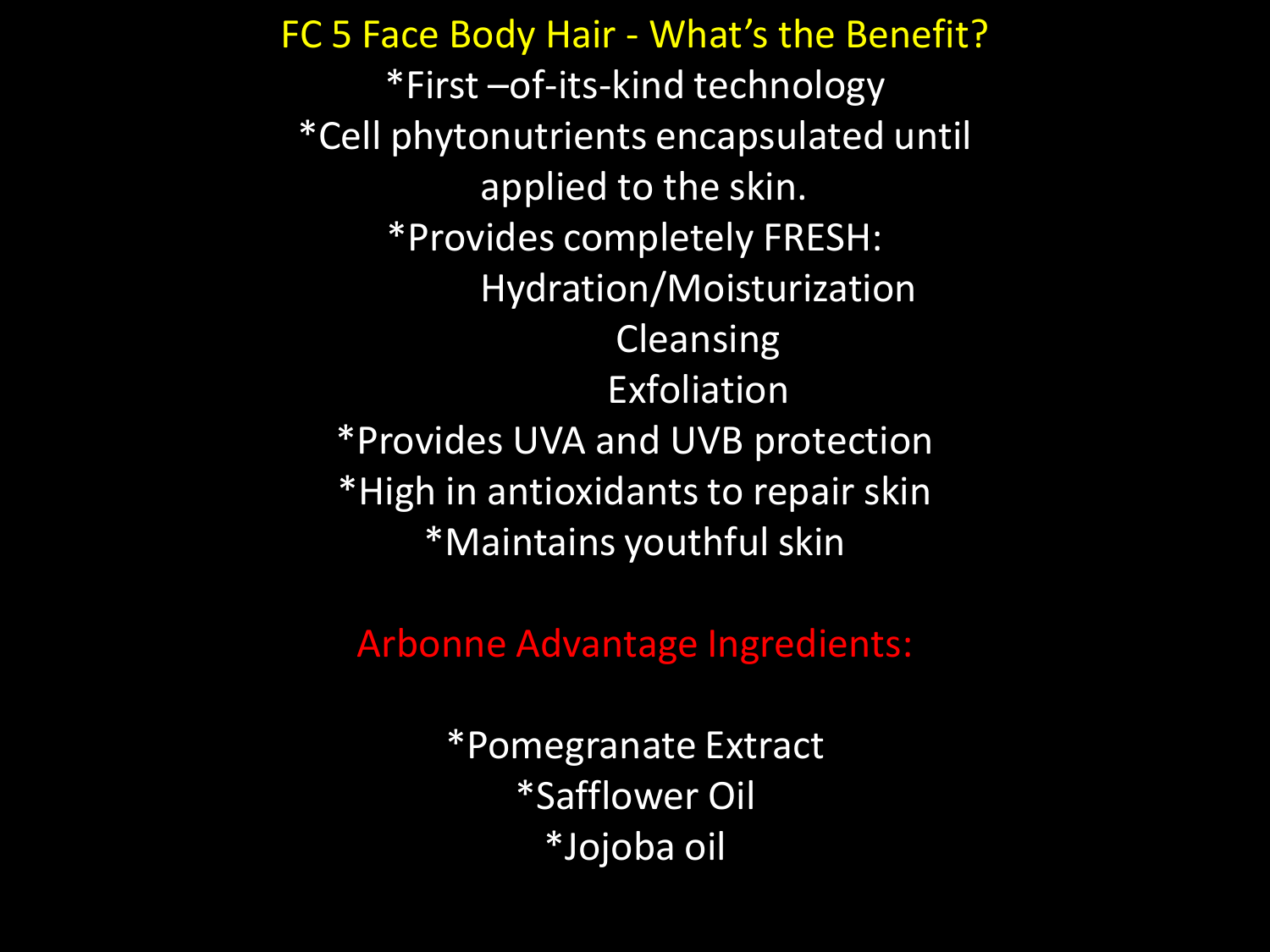FC5 Hair - What are the benefits? \*Sulfate free \*Safe for color treated hair \*Restores Shine \*Won't weigh hair down with toxins, fragrances, and dyes. \*Promotes hair's natural moisture

Arbonne Advantage Ingredients: \*Biotin –vitamin for hair growth

\*Panthenol - improves shine

\*Jojoba Oil – restores natural moisture & dissolves buildup of gels/sprays \*hops / nettle extracts – decreases hair loss, itchy scalp, dandruff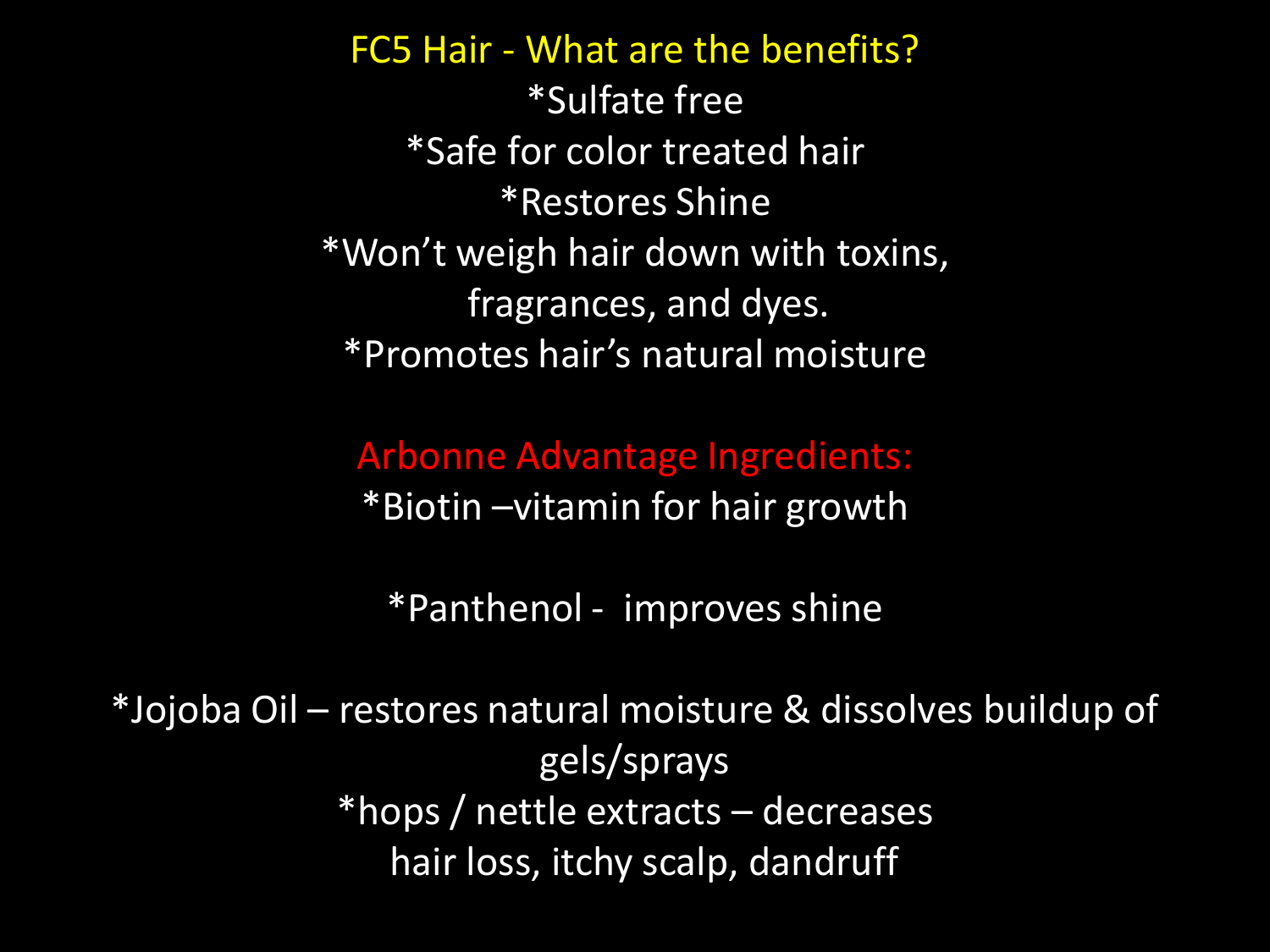Before Sun - What are the Benefits? \*Since 90% of the visible signs of aging are due to sun exposure – PREVENTION is key! \*Contains Re9 Anti-aging elements \*Restores skin's moisture balance despite sun exposure

Arbonne Advantage Ingredients:

\*Avacado Oil – extremely penetrating

\*Chamomile – calms and soothes

\*Plantain – herbal remedy to reduce inflammation of skin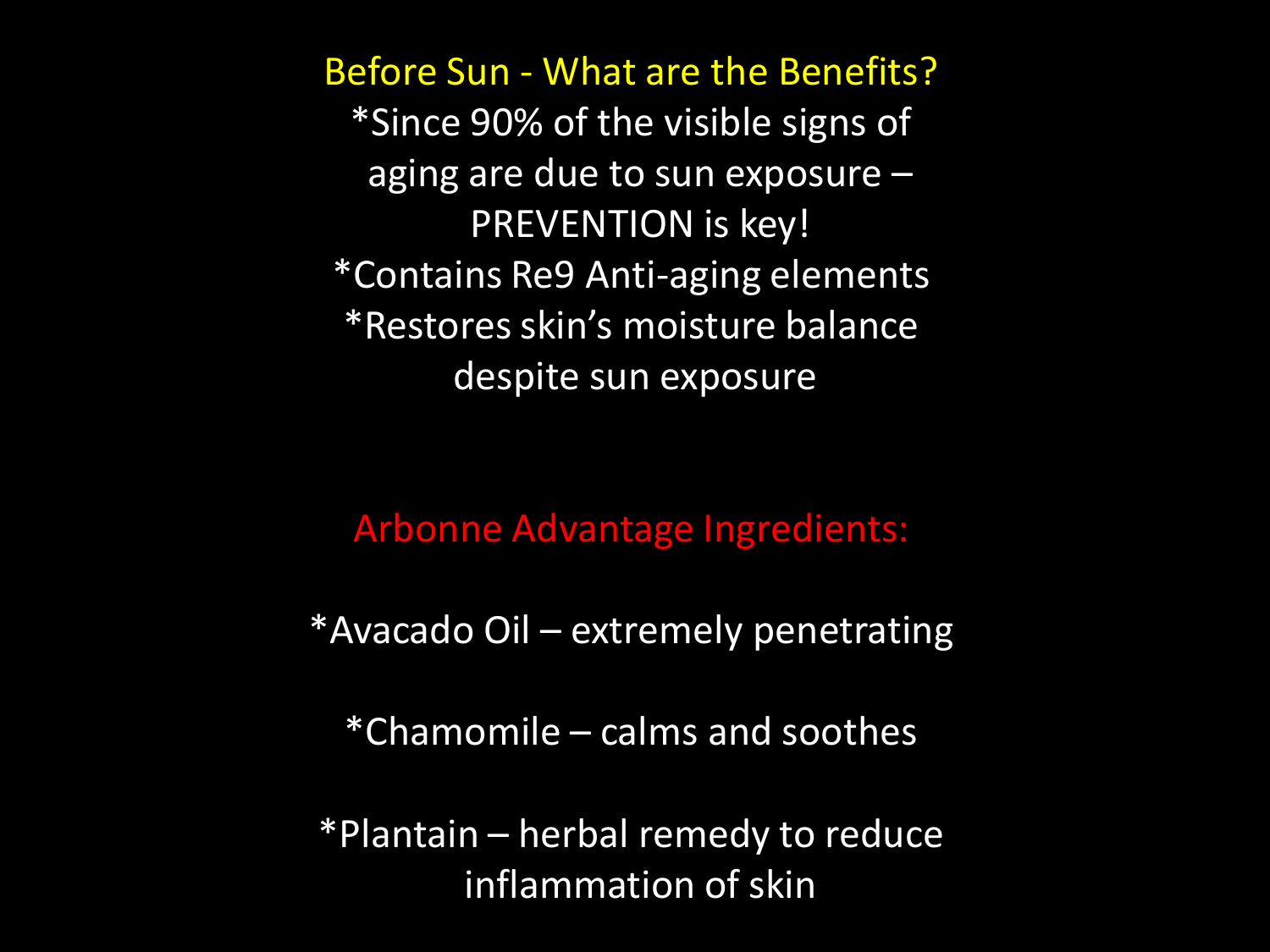Clear Advantage - What are the Benefits?

\*Decreases acne breakouts \*Decreases bacteria on the skin \*Reduces redness and inflammation \*Hydrates dry skin without breakouts \*Synergistic internal & external benefits \*Alcohol-free \*pH correct \*Time release technology Arbonne Advantage Ingredients: \*Salicylic acid – correct % & prolonged time release effect \*Vitamins A, E, & Anti-oxidants \*Resveratrol –powerful anti-oxidant w/ natural antibacterial properties \*Probiotics \*Coenzyme Q10 \*Gugglesterone – reduces acne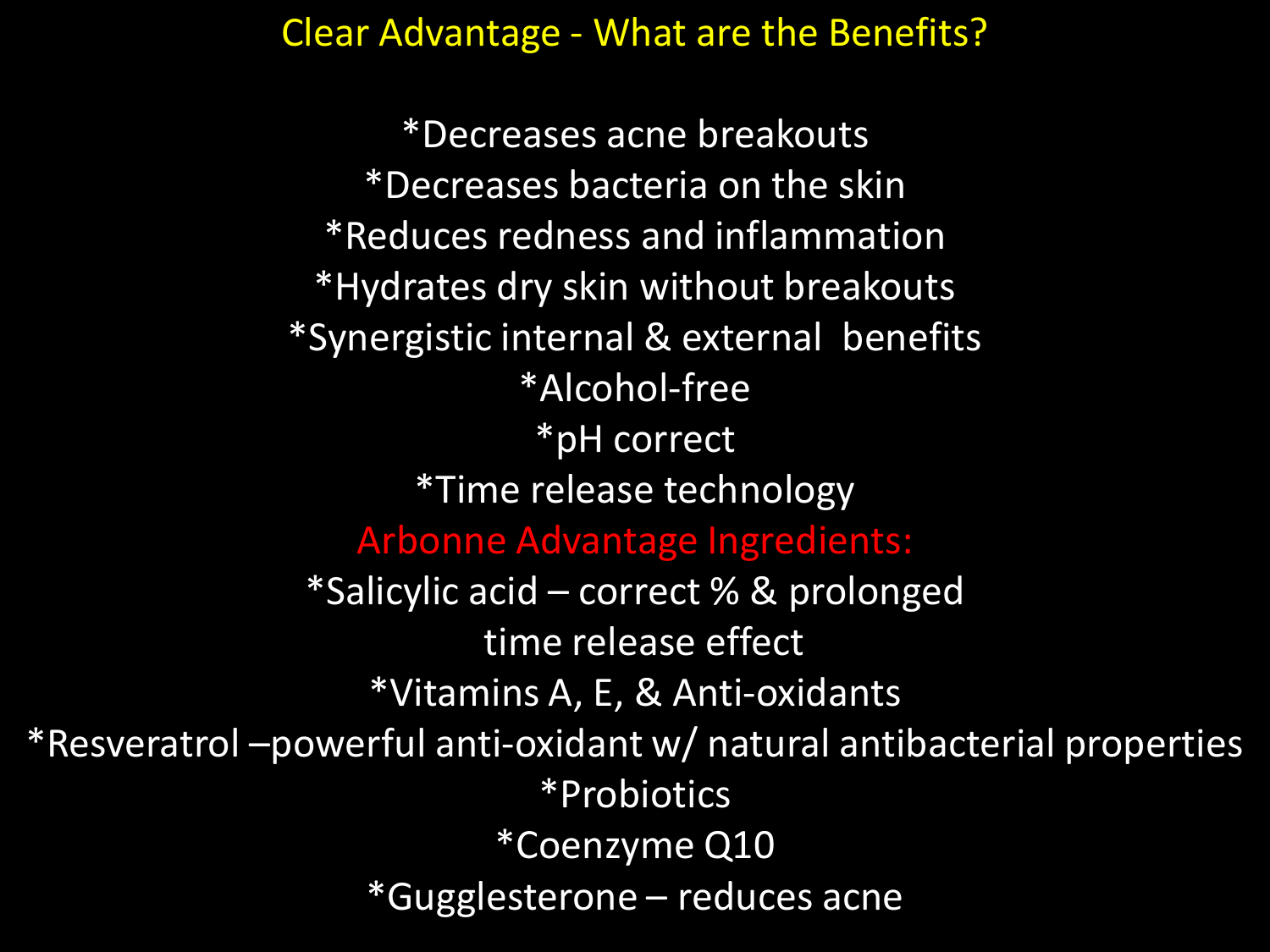### ABC Baby Care - What are the Benefits?

\*Gentle, extra mild cleaning \*No fragrances or dyes \*Treats and prevents dry skin \*Great for sensitive adults skin \*Moisturizes and softens delicate skin

Arbonne Advantage Ingredients:

\*Decyl Glucoside – plant derived foaming agent

\*Avacado – Penetrating to heal in rash cream

\*ABC Body Oil = Safflower, sunflower, jojoba, shea butter oils = WOW!!!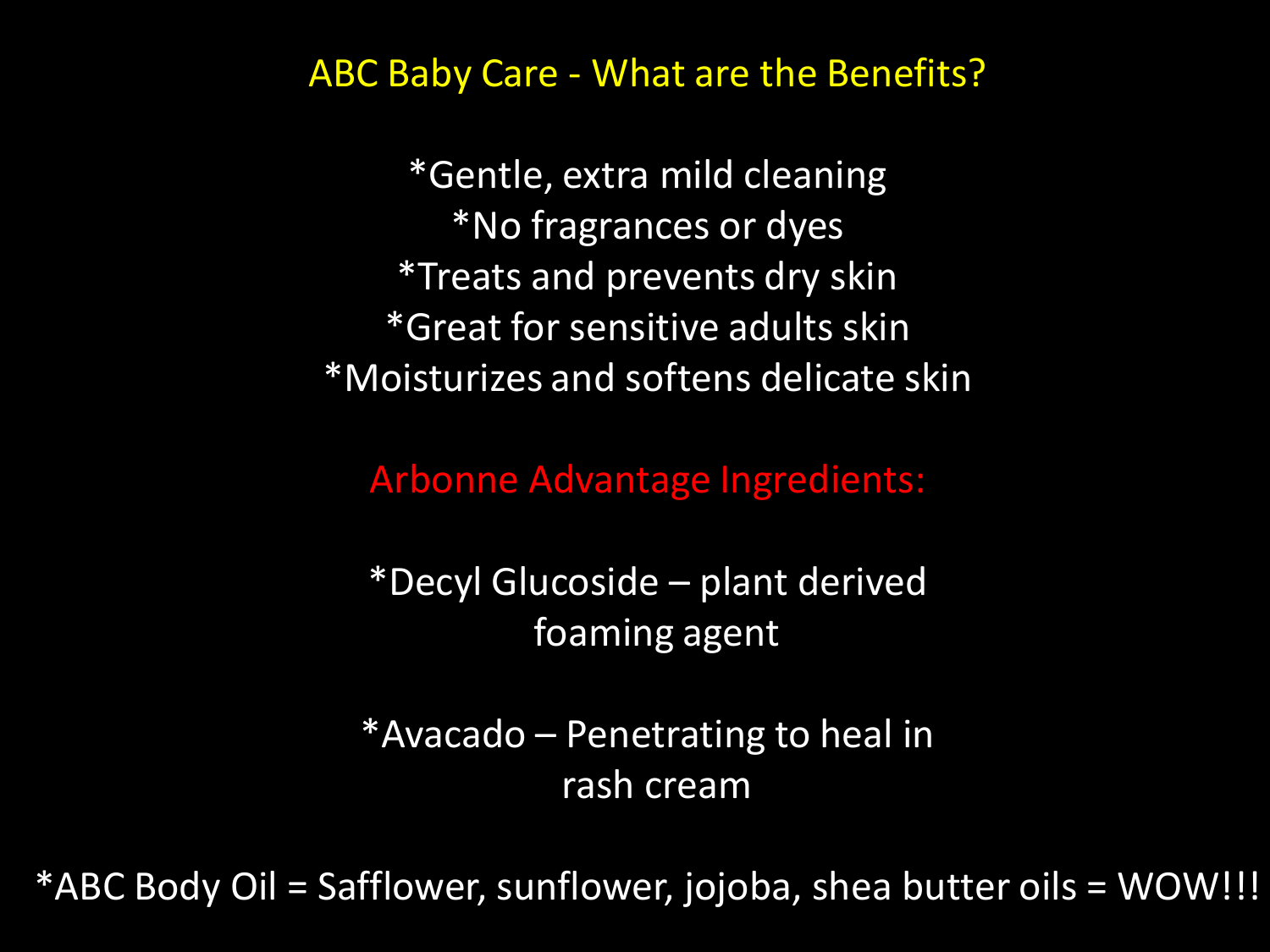### Arbonne Intelligence - What are the Benefits?

\*Ultra-Moisturizing \*Unique botanical elements for specific concerns \*High in anti-oxidants \*Ingredients absorbed with Vitasphere technology

Arbonne Advantage Ingredients:

\*Copper – Increases Collagen

\*Tea Tree Oil – Unblocks clogged hair follicles; keeps scalp free of bacteria, fungus, dandruff.

\*Horsetail/yucca – provent to stimulate hair growth; increases collagen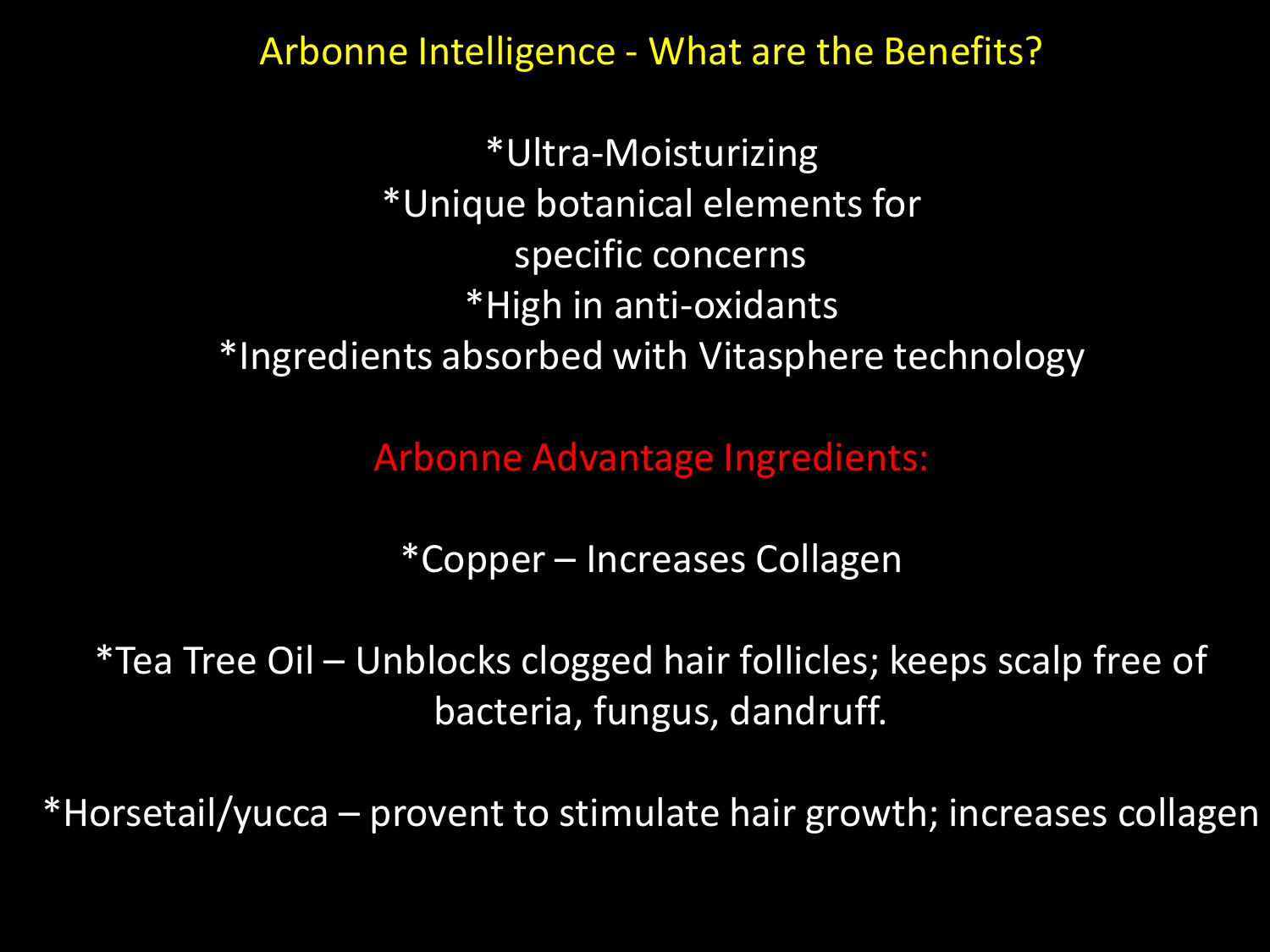### Arbonne Foundation - What are the Benefits?

\*"Light as Air" look and feel with OptiLight Technology \*Smaller particles creates soft focus effect to blur imperfections \*Anti-Oxidant & Anti-Aging elements \*Provides natural protection from environment and sun damage

Arbonne Advantage Ingredients:

\*Grapeseed Extract \*Hyaluronic spheres \*Buddleja davidii extract \*Ribose \*Sodium PCA \*Chitin \*Beta-Glucan \*Vitamins!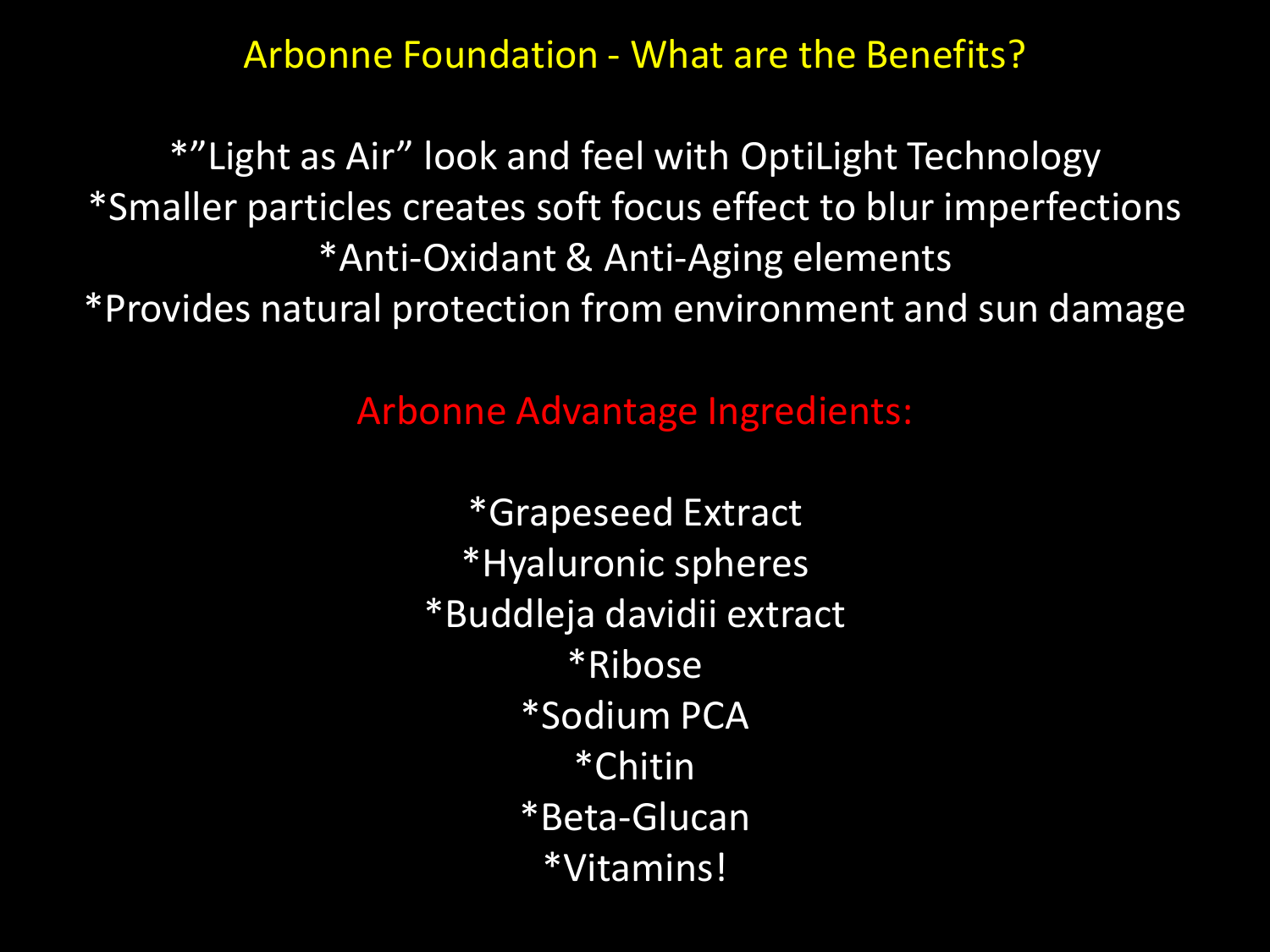Eyes & Cheeks - Arbonne Advantage Ingredients:

\*Nettle – improves circulation

\*Indian gooseberry – Anti-oxidant that repairs damaged cells

\*Caffeine – decreases puffiness & dark circles

\*Mallow extract – softens & soothes skin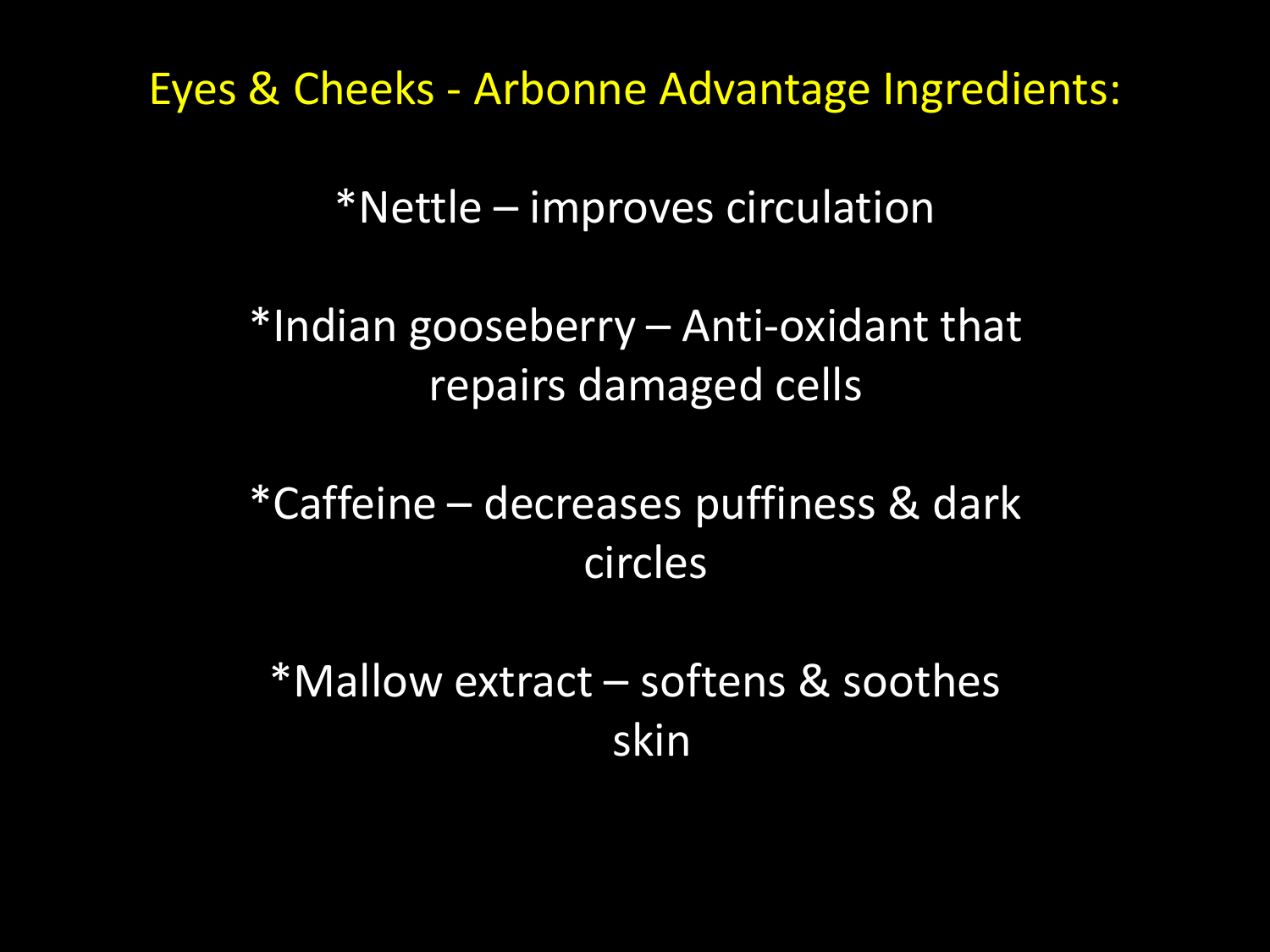Lip Products - Arbonne Advantage Ingredients:

\*Lauryl PCA – Excellent moisture retention; promotes hydration

> \*Pomegranate extract – healing and repairing properties

\*Alpine Skullcap – increases circulation and decreases inflammation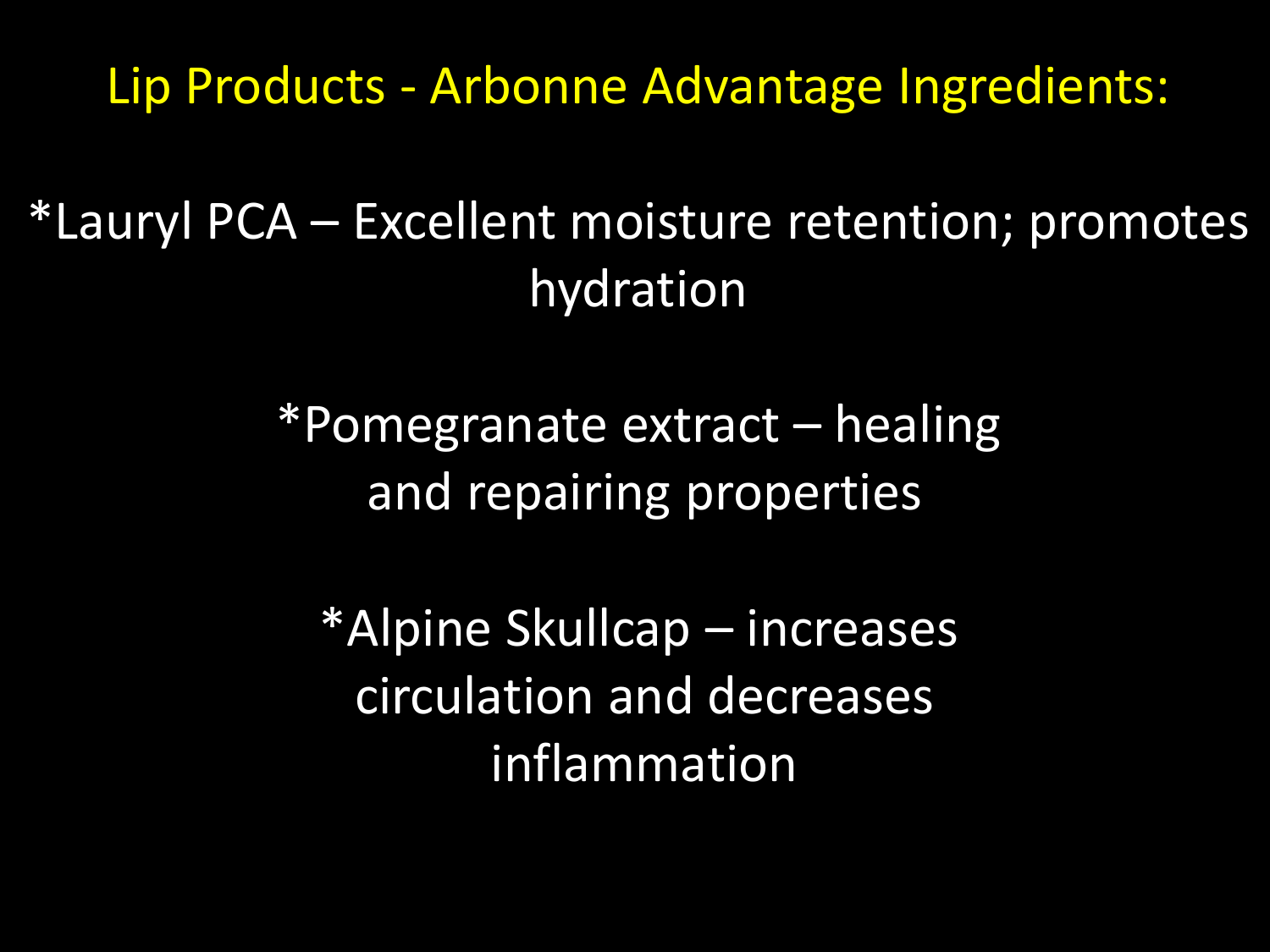Arbonne Essentials - What are the Benefits?

\*No Gluten \*No artificial colors or sweeteners \*No cholesterol, saturated fats, or trans fats \*Increased absorption \*Increased nutrient uptake

Arbonne Advantage Ingredients:

\*Black Pepper – increases nutrient uptake and utilization \*Calcium Citrate \*Saw palmetto \*Lactobacillius acidophilus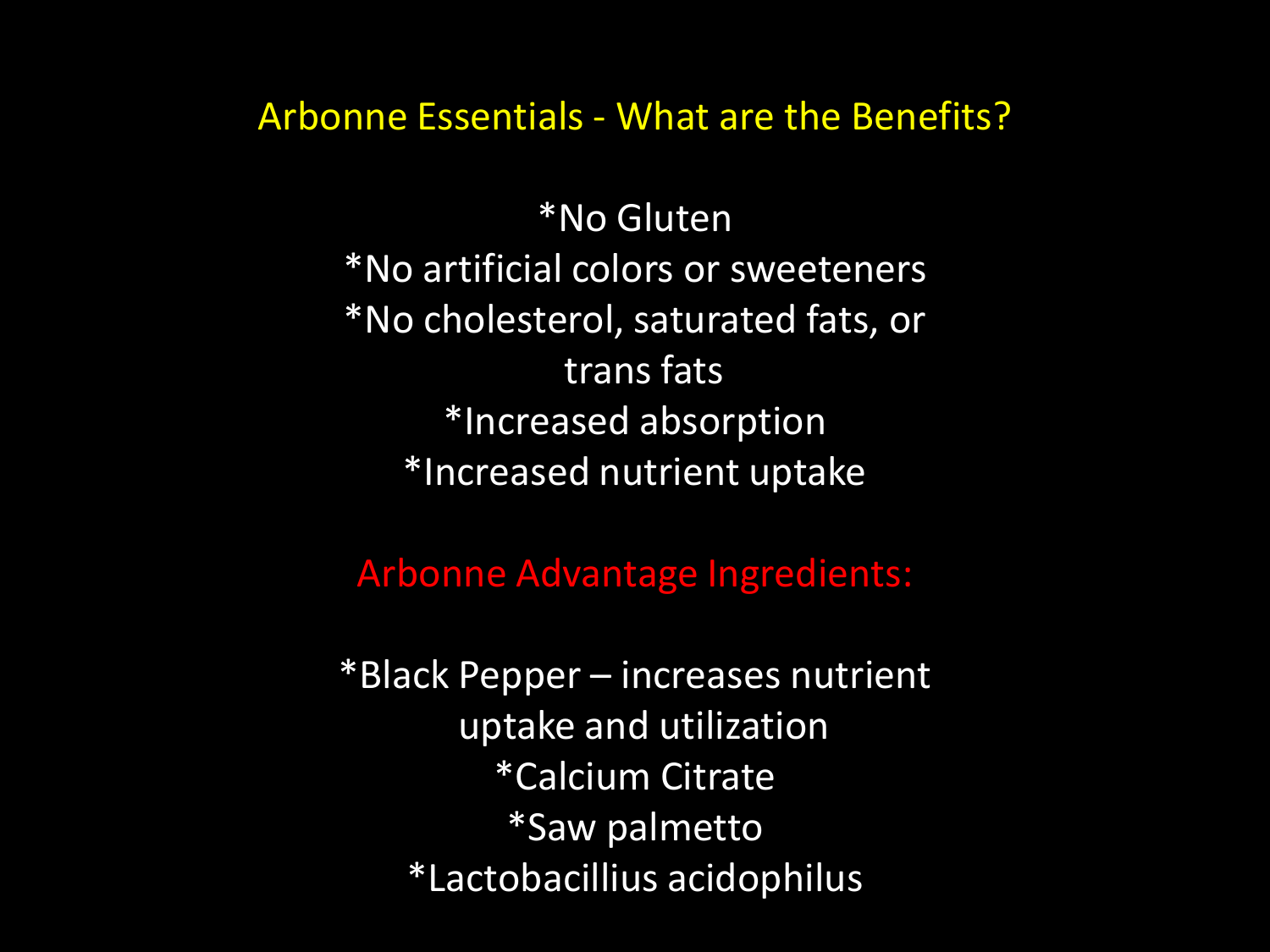# Digestion Plus, Supplements - Arbonne Advantage Ingredients:

\*Sacchromyces cerevisiae – clinically proven to support immune health

\*Milk Thistle – improves detoxification

\*Red Clover – improves absorption

\*Bacillus coagulans – clinically proven to support and improve GI health

\*Vegan Omega 3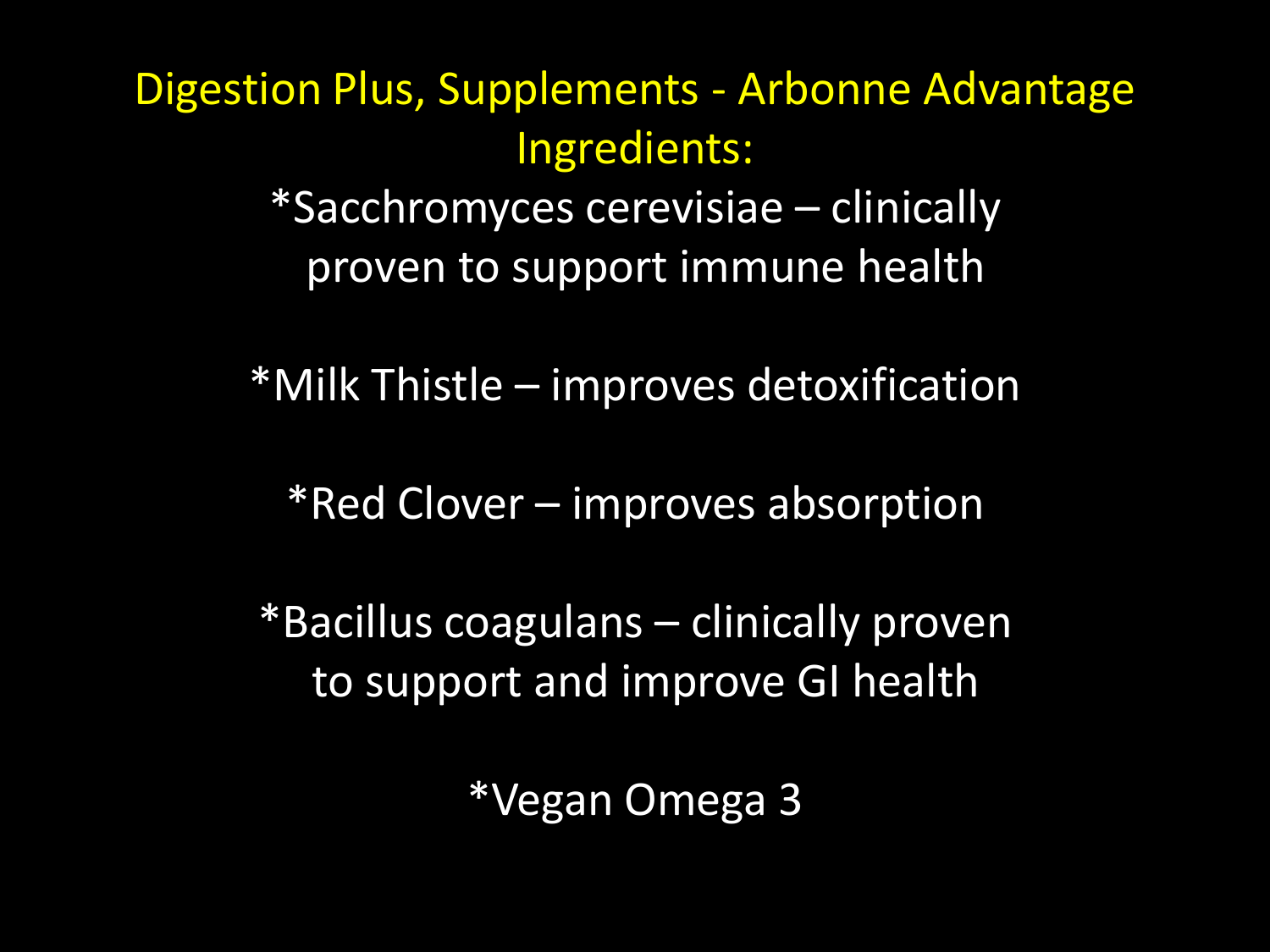Balancing Creams - What are the Benefits?

\*All natural hormone creams to help balance women's hormones

\*Natural way to control the symptoms of hormone imbalances

## PHYTOPROLIEF - Intended for those who are post menapausal

PROLIEF – Intended for those who are not post menapausal; increasing one's progesterone level can balance the other hormones.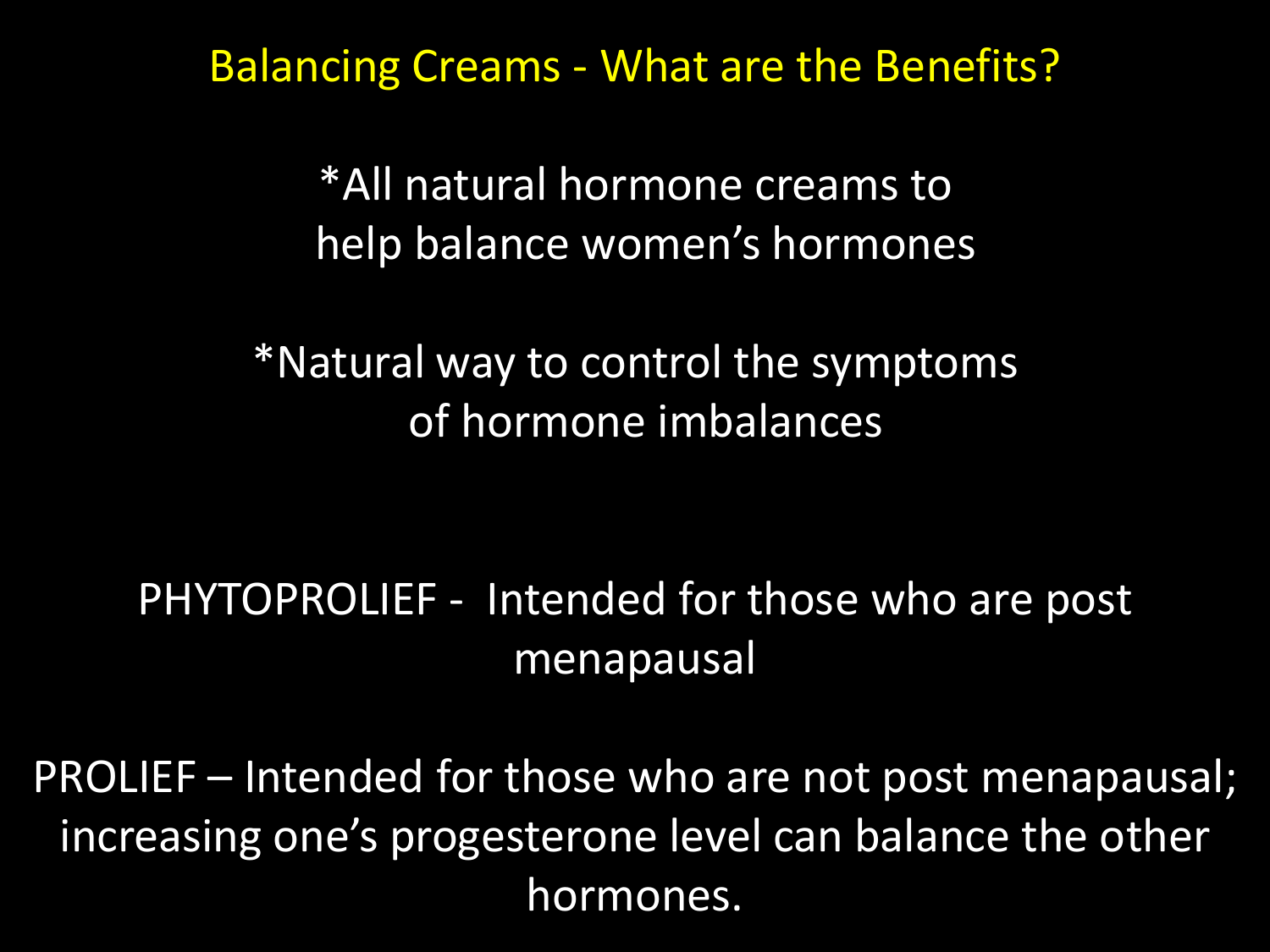## Fit Essentials Shakes, Etc - What are the Benefits?

\*With 20 essential vitamins and minerals per serving it is like taking a Vitamin every day!

## \*Soy free, gluten free, dairy free & sugar free!

\*Vegan

Arbonne Advantage Ingredients: \*Co enzyme Q10 \*Flax seed \*Pea fiber \*rhodiola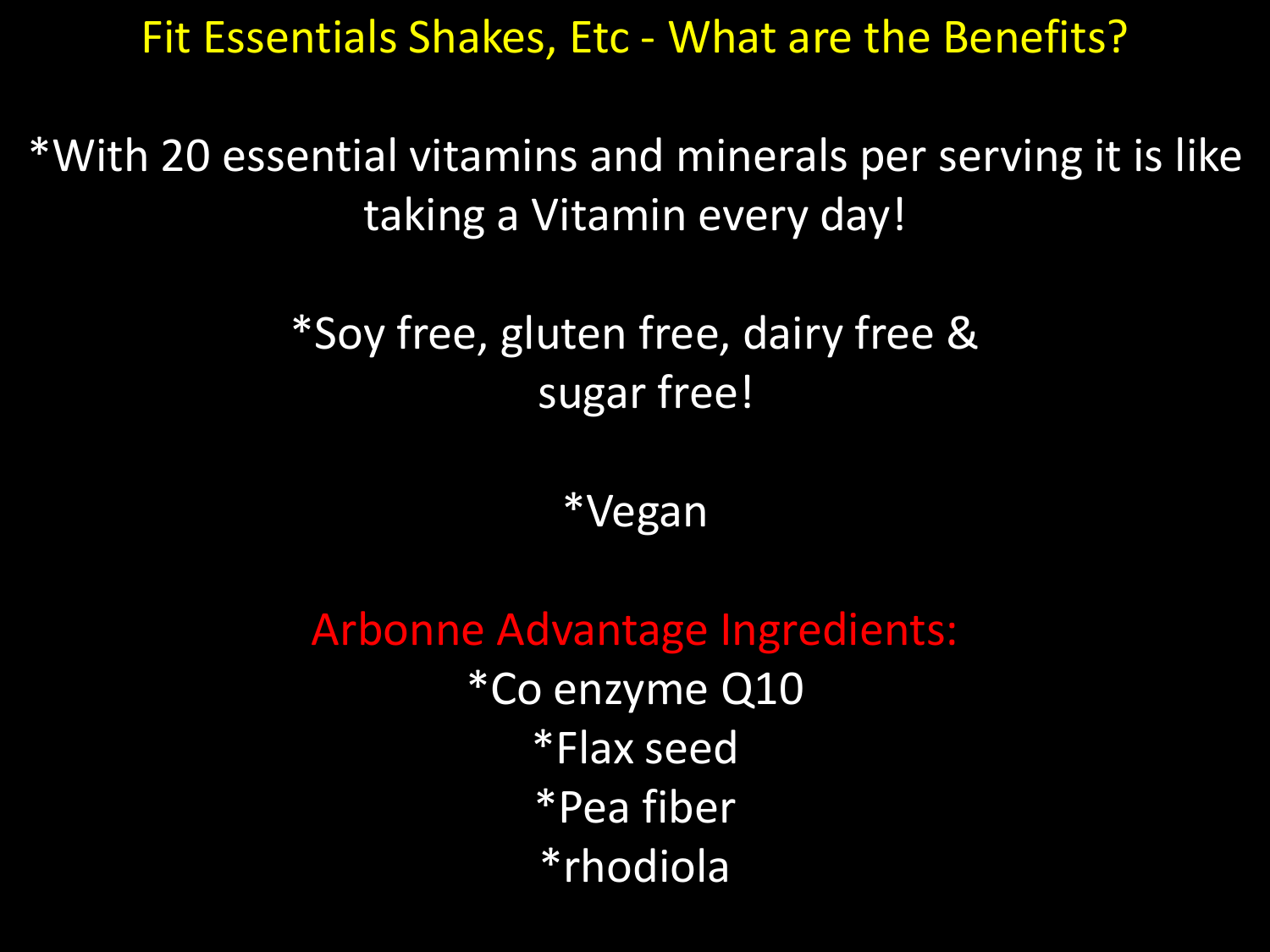### Seasource Detox - What are the Benefits?

\*Designed to stimulate, strengthen, and support the skin and body

\*Seawater & sea plant life work together to transport nutrient elements to cells

\*Unique ingredients withdraw toxins and cleanse the skin

Arbonne Advantage Ingredients:

\*Spirulina – richest beta carotene source in the world \*Atoligomer sea salt – \*Sea Fennel \*Bladderwrack \*Blue green algae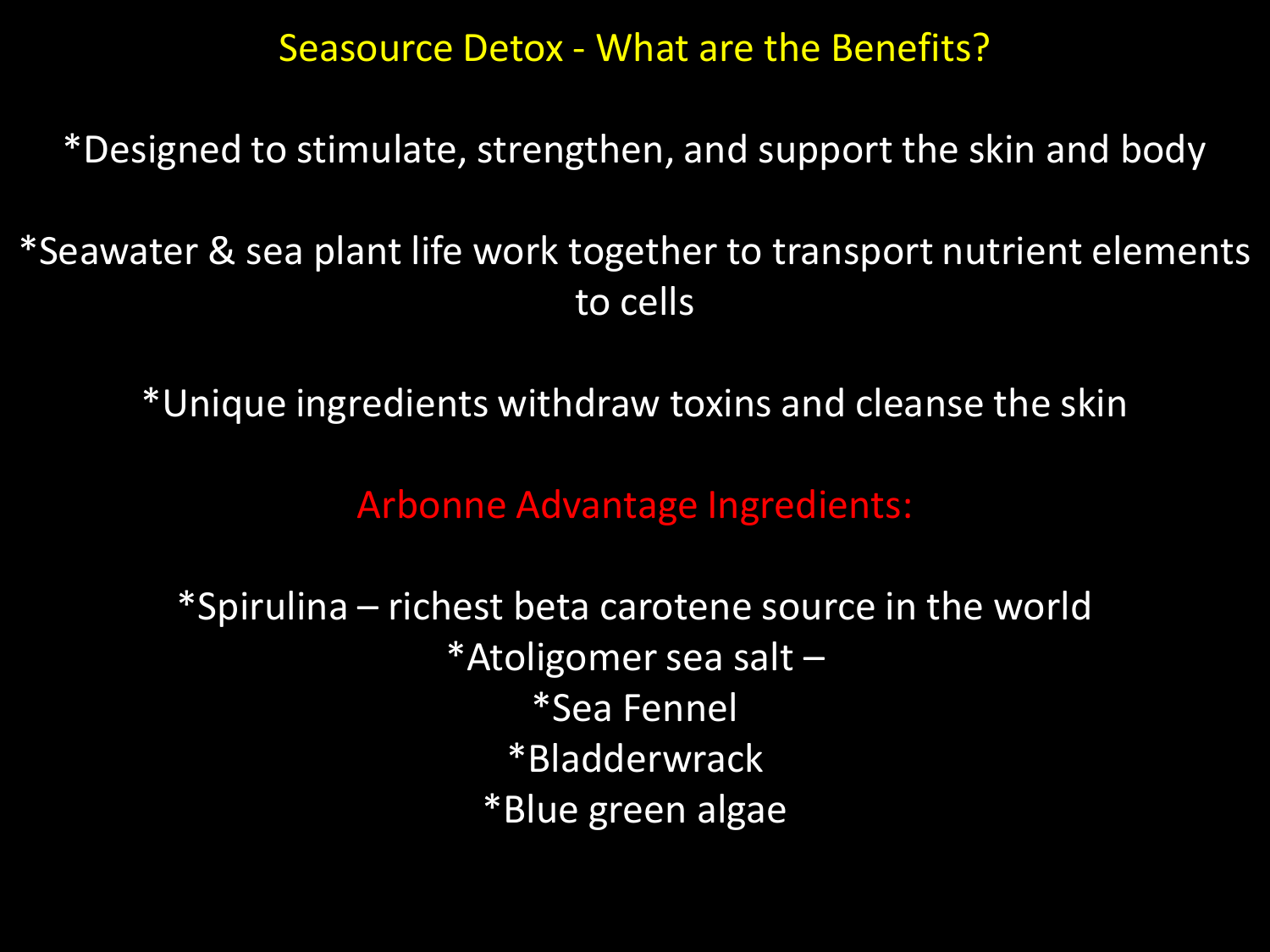Seasource Strengthen - Arbonne Advantage Ingredients:

\*High performance humectants provide a 24 hour shield against pollutants and guard against moisture loss.

\*Plankton extract – Anti-oxidant that also nourishes and stimulates skin

\*B5 = Pantothenic Acid – improves cell turnover and cell multiplication; improves wound healing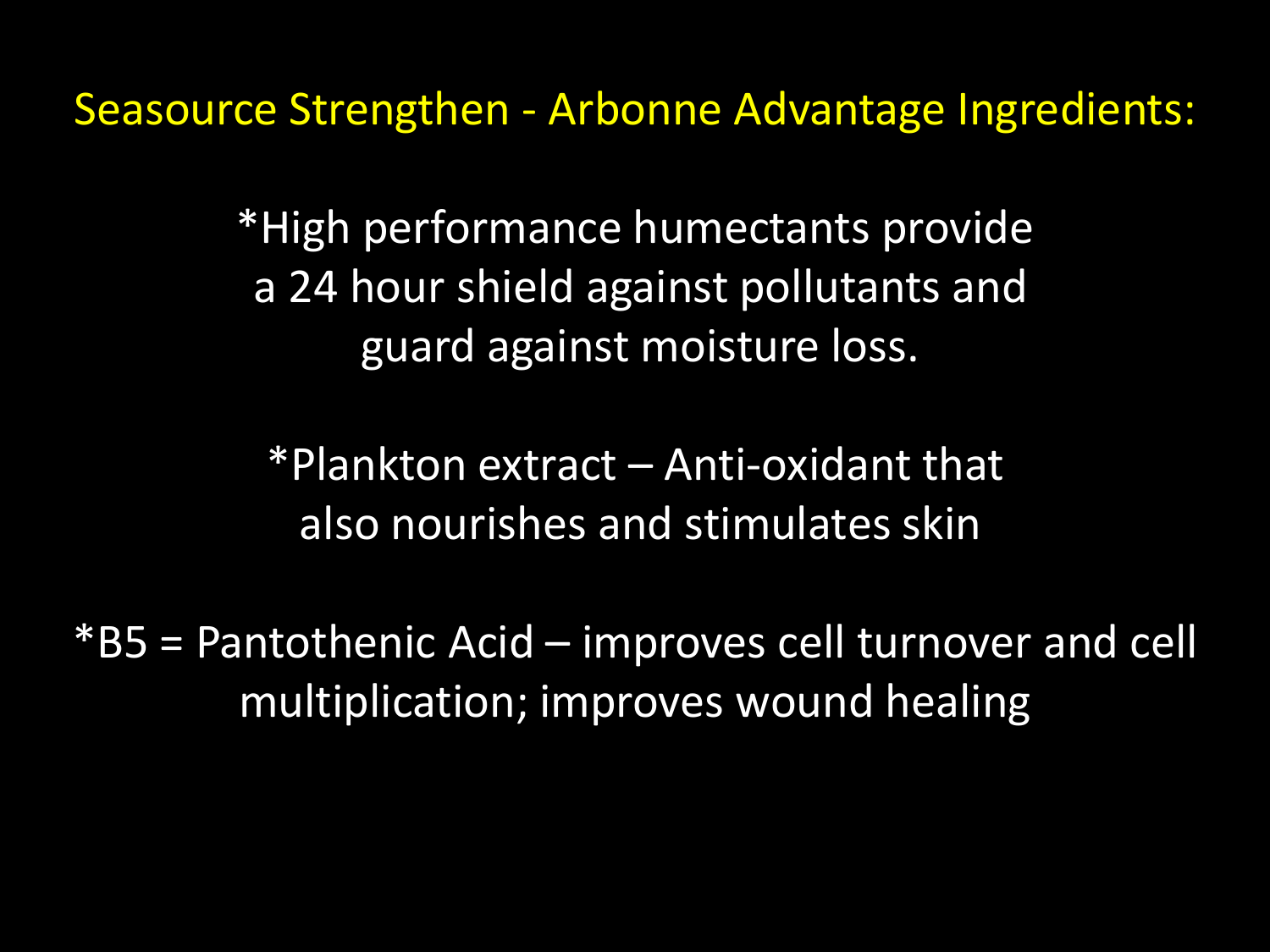Seasource Gelee - Arbonne Advantage Ingredients:

\*Butcher's broom- increases circulation, reduces edema and inflammation; anti-bacterial properties

\*Ivy Leaf – anti-oxidant/ conditioner

\*Algae –

\*Shea Butter